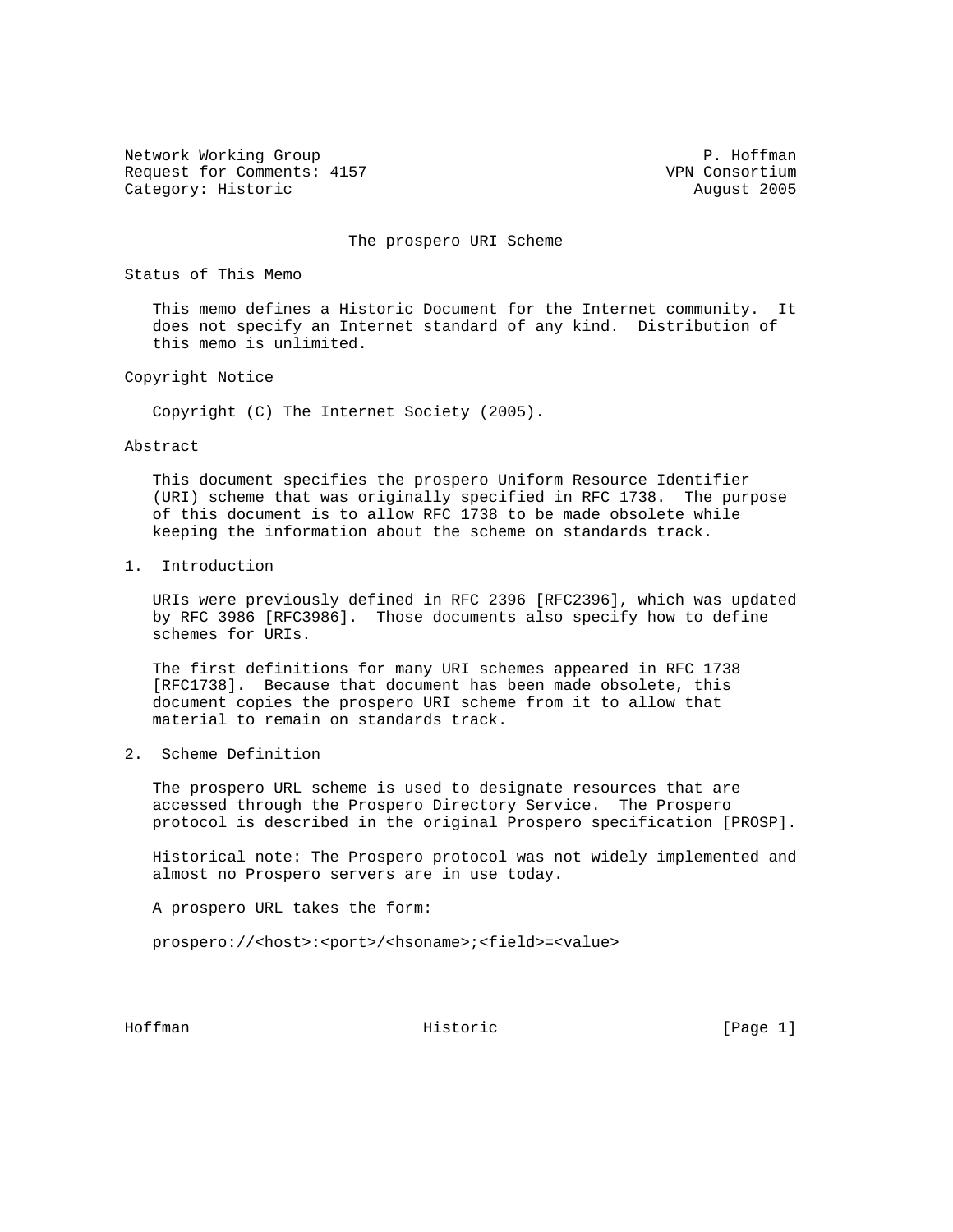If :<port> is omitted, the port defaults to 1525. No username or password is allowed.

 The <hsoname> is the host-specific object name in the Prospero protocol, suitably encoded. This name is opaque and interpreted by the Prospero server. The semicolon ";" is reserved and may not appear without quoting in the <hsoname>.

 Prospero URLs are interpreted by contacting a Prospero directory server on the specified host and port to determine appropriate access methods for a resource. The access methods might themselves be represented as different URLs. External Prospero links are represented as URLs of the underlying access method and are not represented as Prospero URLs.

 Note that a slash "/" may appear in the <hsoname> without quoting, and no significance may be assumed by the application. Though slashes may indicate hierarchical structure on the server, such structure is not guaranteed. Note that many <hsoname>s begin with a slash, in which case the host or port will be followed by a double slash: the slash from the URL syntax, followed by the initial slash from the <hsoname> (e.g., <URL:prospero://example.com//pros/name> designates a <hsoname> of "/pros/name").

In addition, after the <hsoname>, optional fields and values associated with a Prospero link may be specified as part of the URL. When present, each field/value pair is separated from each other and from the rest of the URL by a ";" (semicolon). The name of the field and its value are separated by a "=" (equal sign). If present, these fields serve to identify the target of the URL. For example, the OBJECT-VERSION field can be specified to identify a specific version of an object.

3. Security Considerations

 Many security considerations for URI schemes are discussed in [RFC3986]. [PROSP] uses passwords in the clear for authentication, and offers no privacy, both of which are considered extremely unsafe in current practice.

Hoffman **Historic Historic** [Page 2]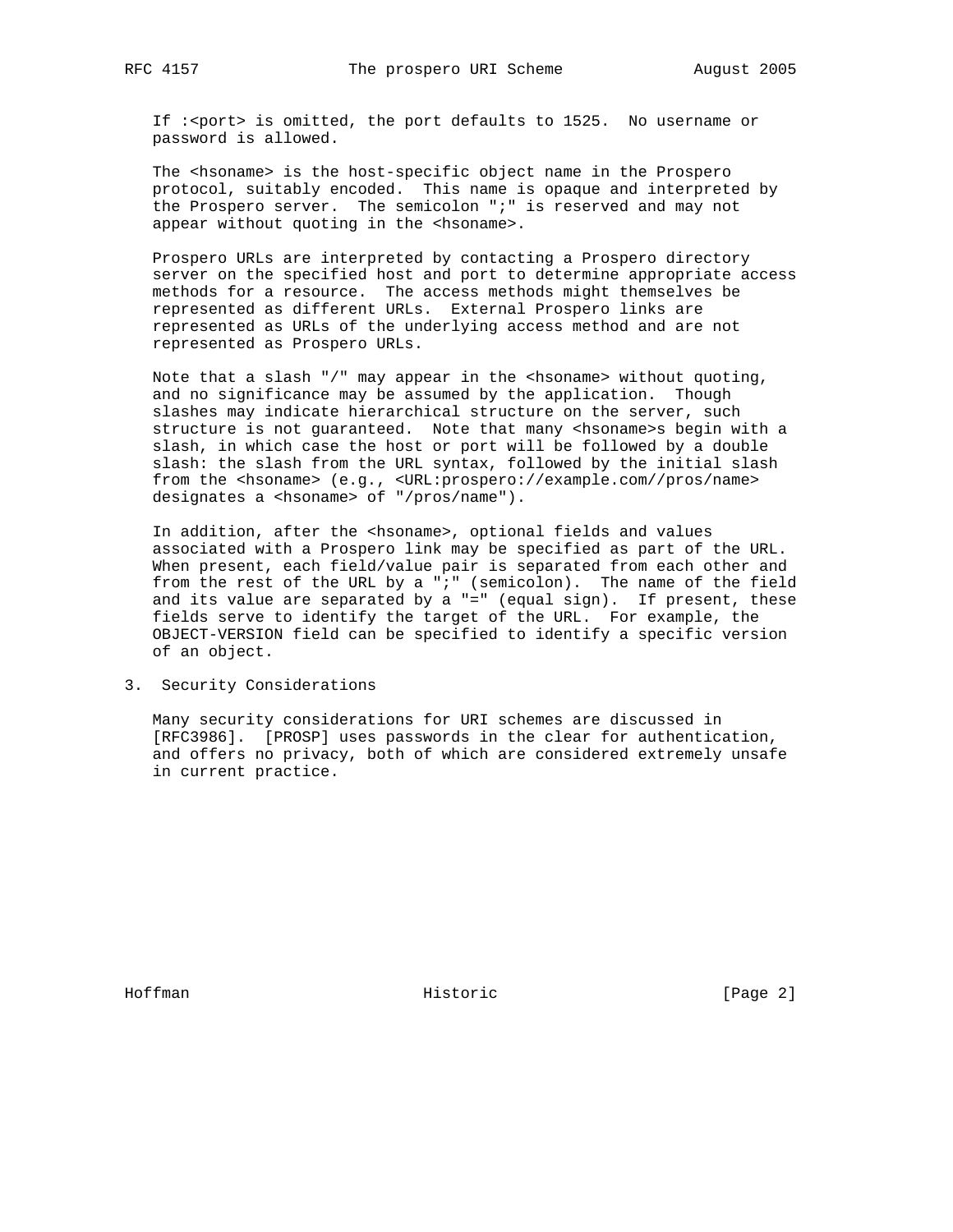## 4. Informative References

- [RFC1738] Berners-Lee, T., Masinter, L., and M. McCahill, "Uniform Resource Locators (URL)", RFC 1738, December 1994.
- [RFC2396] Berners-Lee, T., Fielding, R., and L. Masinter, "Uniform Resource Identifiers (URI): Generic Syntax", RFC 2396, August 1998.
- [RFC3986] Berners-Lee, T., Fielding, R., and L. Masinter, "Uniform Resource Identifier (URI): Generic Syntax", STD 66, RFC 3986, January 2005.
- [PROSP] Neuman, B. and S. Augart, "The Prospero Protocol", USC/Information Sciences Institute, June 1993.

Author's Address

 Paul Hoffman VPN Consortium 127 Segre Place Santa Cruz, CA 95060 US

EMail: paul.hoffman@vpnc.org

Hoffman **Historic Historic** [Page 3]